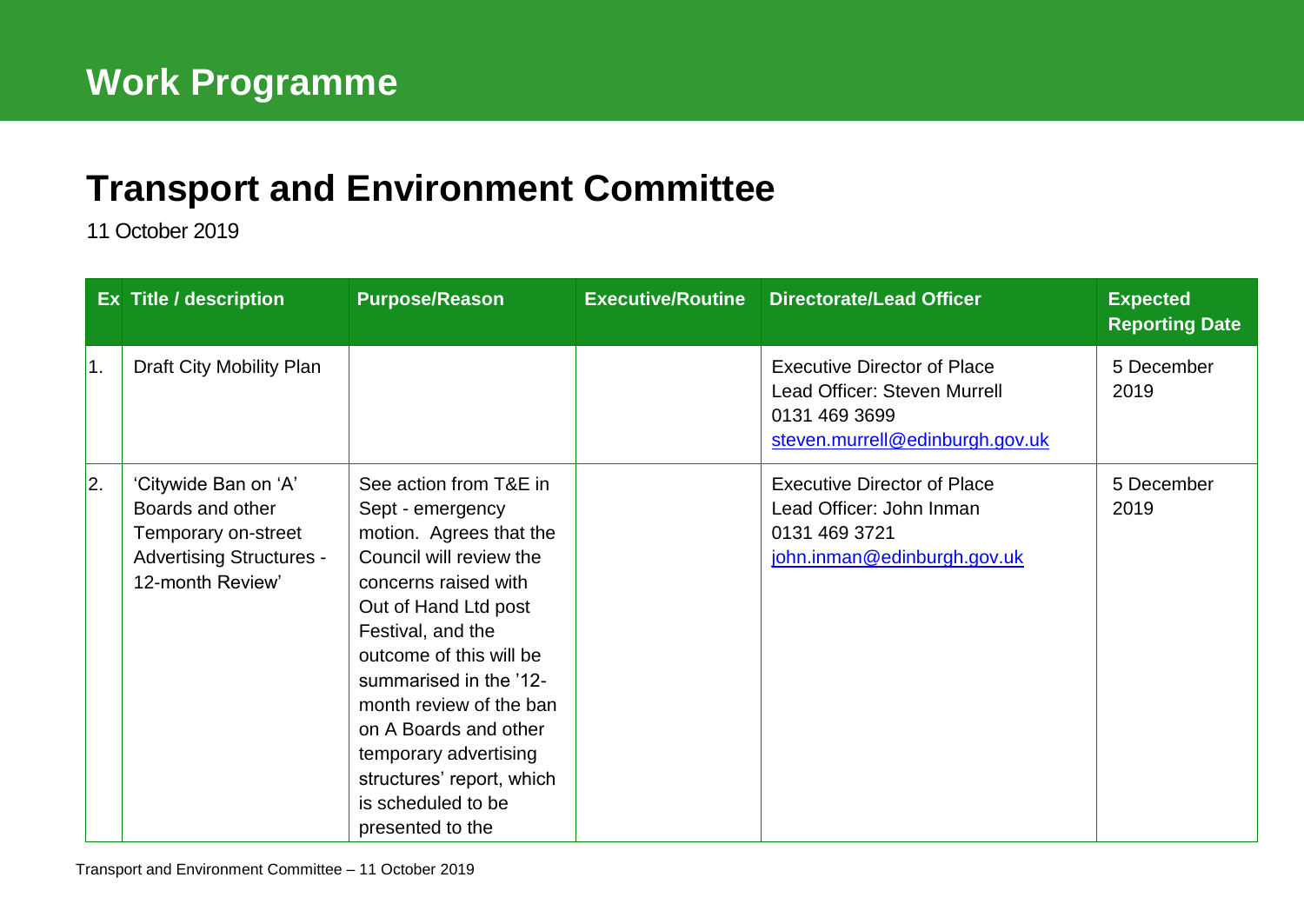|    |                                                                                            | <b>Transport and</b><br>Environment<br>Committee in<br>December, Notes that<br>the committee report<br>will also set out the<br>possible consequences<br>of any changes to the<br><b>Festival advertising</b><br>strategy |                                                                                                                                                                                                                                            |                    |
|----|--------------------------------------------------------------------------------------------|---------------------------------------------------------------------------------------------------------------------------------------------------------------------------------------------------------------------------|--------------------------------------------------------------------------------------------------------------------------------------------------------------------------------------------------------------------------------------------|--------------------|
| 3. | Decriminalised traffic<br>and parking<br>enforcement (update)                              | Action from 6/12/18 -<br>agrees to receive an<br>annual report updating<br>on progress in<br>improving parking<br>enforcement                                                                                             | <b>Executive Director of Place</b><br>Lead Officer: Ewan Kennedy<br>0131 469 3575<br>ewan.kennedy@edinburgh.gov.uk                                                                                                                         | 5 December<br>2019 |
| 4. | <b>Communal Bin</b><br><b>Enhancement Update</b>                                           |                                                                                                                                                                                                                           | <b>Executive Director of Place</b><br>Lead Officer: Andy Williams<br>0131 469 5660<br>andy.williams@edinburgh.gov.uk<br><b>Executive Director of Place</b><br>Lead Officer: Karen Reeves<br>0131 469 5196<br>karen.reeves@edinburgh.gov.uk | 5 December<br>2019 |
| 5. | Motion by Cllr Miller to<br>Council 2 May -<br>Displaying of Goods for<br>Sale on Footways | last reported to T&E in<br>May - update every six<br>months                                                                                                                                                               | <b>Executive Director of Place</b><br>Lead Officer: Will Garrett<br>0131 469 3636<br>will.garrett@edinburgh.gov.uk<br><b>Executive Director of Place</b>                                                                                   | 5 December<br>2019 |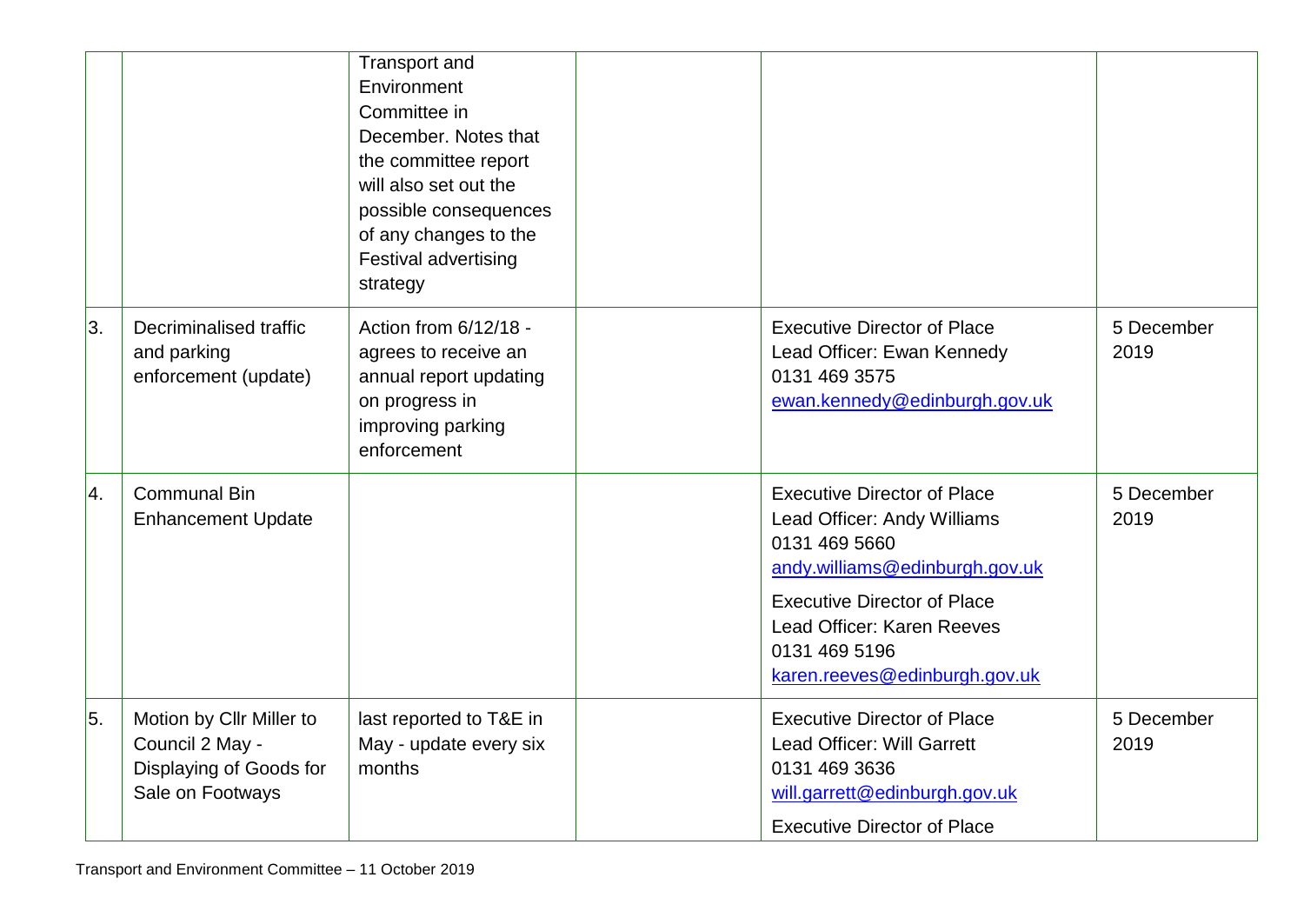|               |                                                                                                                                                      |                                                                                                                                              |         | Lead Officer: David Leslie<br>0131 529 3948<br>david.leslie@edinburgh.gov.uk                                                                             |                    |
|---------------|------------------------------------------------------------------------------------------------------------------------------------------------------|----------------------------------------------------------------------------------------------------------------------------------------------|---------|----------------------------------------------------------------------------------------------------------------------------------------------------------|--------------------|
| <sup>6.</sup> | <b>Single Use Plastics</b>                                                                                                                           | <b>Report back to Committee</b><br>following creation of the<br>short-life working group                                                     |         | <b>Executive Director of Place</b><br>Lead Officer: Andy Williams<br>0131 469 5660<br>andy.williams@edinburgh.gov.uk                                     | 5 December<br>2019 |
| 7.            | Marchmont to King's<br><b>Buildings Cycle Route -</b><br><b>Objections to Traffic</b><br><b>Regulation Order and</b><br><b>Redetermination Order</b> | To inform the Committee<br>of the objections received<br>to the statutory<br>consultation                                                    |         | <b>Executive Director of Place</b><br>Lead Officer: Brian Mackie                                                                                         | 5 December<br>2019 |
| 8.            | <b>Updated Pedestrian</b><br><b>Crossing Prioritisation</b><br>2019/2020                                                                             | To provide an updated<br>pedestrian crossing<br>priority list and report<br>back on the consultation<br>on locations approved<br>August 2018 |         | <b>Executive Director of Place</b><br>Lead Officer: Katie Green<br>0131 469 3668<br>katie.green@edinburgh.gov.uk                                         | 5 December<br>2019 |
| 9.            | Budget monitoring - P6                                                                                                                               |                                                                                                                                              |         | <b>Executive Director of Place</b><br>Lead Officer: Susan Hamilton<br>0131 469 3718<br>susan.hamilton@edinburgh.gov.uk                                   | 5 December<br>2019 |
| 10.           | <b>Waste and Cleaning</b><br>performance report                                                                                                      | Routine report presented<br>to Committee every<br>second cycle providing<br>ongoing updates (last<br>report Sept 2019)                       | Routine | <b>Executive Director of Place</b><br>Lead Officer: Karen Reeves<br>0131 469 5196<br>karen.reeves@edinburgh.gov.uk<br><b>Executive Director of Place</b> | 5 December<br>2019 |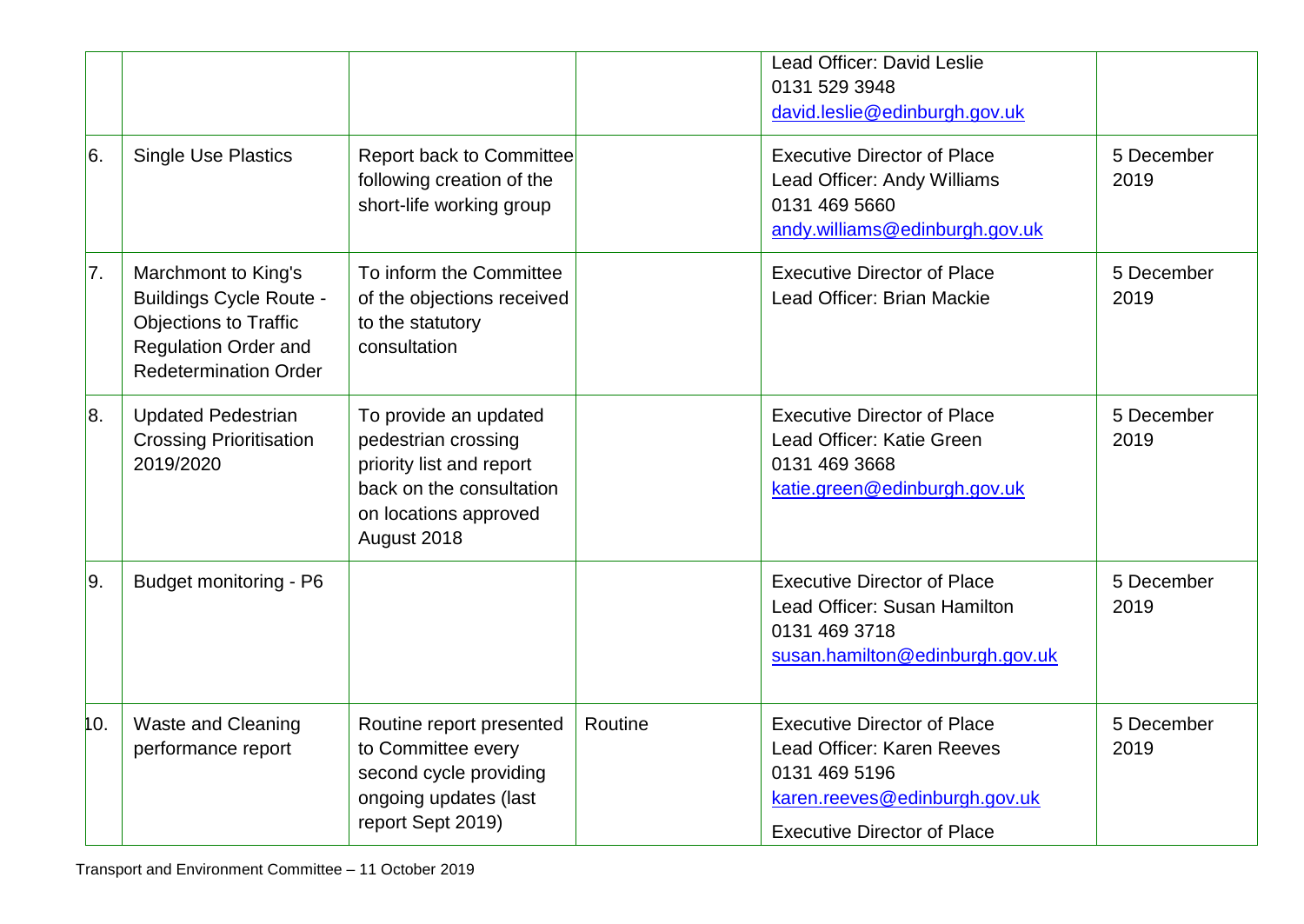|     |                                                                                                                                                                                      |                                                                                                                                                                                                                                                                                                                                                                                                                                                  | Lead Officer: Louise Wood<br>0131 469 3898<br>louise.wood@edinburgh.gov.uk                                         |                    |
|-----|--------------------------------------------------------------------------------------------------------------------------------------------------------------------------------------|--------------------------------------------------------------------------------------------------------------------------------------------------------------------------------------------------------------------------------------------------------------------------------------------------------------------------------------------------------------------------------------------------------------------------------------------------|--------------------------------------------------------------------------------------------------------------------|--------------------|
| 11. | Annual Air quality<br>update                                                                                                                                                         |                                                                                                                                                                                                                                                                                                                                                                                                                                                  | <b>Executive Director of Place</b><br>Lead Officer: Will Garrett<br>0131 469 3636<br>will.garrett@edinburgh.gov.uk | 5 December<br>2019 |
| 12. | <b>Objections toTraffic</b><br><b>Regulation Order</b><br>TRO/15/48 Proposed<br>Parking Restrictions at<br><b>Barnton Ave West -</b><br>action no. 49 in RAL<br>states report in Dec | On T&E work programme<br>- Addendum by Councillor<br>Lang approved as<br>follows: "Agreed that (a)<br>the effectiveness of the<br>new parking restrictions<br>should be reviewed 12<br>months after the<br>implementation of the<br>TRO in order to<br>determine whether any<br>additional action is<br>required and (b) the<br>results of the review shall<br>be reported to the<br>Committee within two<br>cycles of that 12 month<br>period". | <b>Executive Director of Place</b>                                                                                 | 5 December<br>2019 |
| 13. | Viewforth Bridge Update                                                                                                                                                              | Referral from SELC (item<br>deferred from Sept T&E<br>to Dec agreed by                                                                                                                                                                                                                                                                                                                                                                           | <b>Executive Director of Place</b><br>Lead Officer: Steven Cuthill<br>0131 529 5043                                | 5 December<br>2019 |